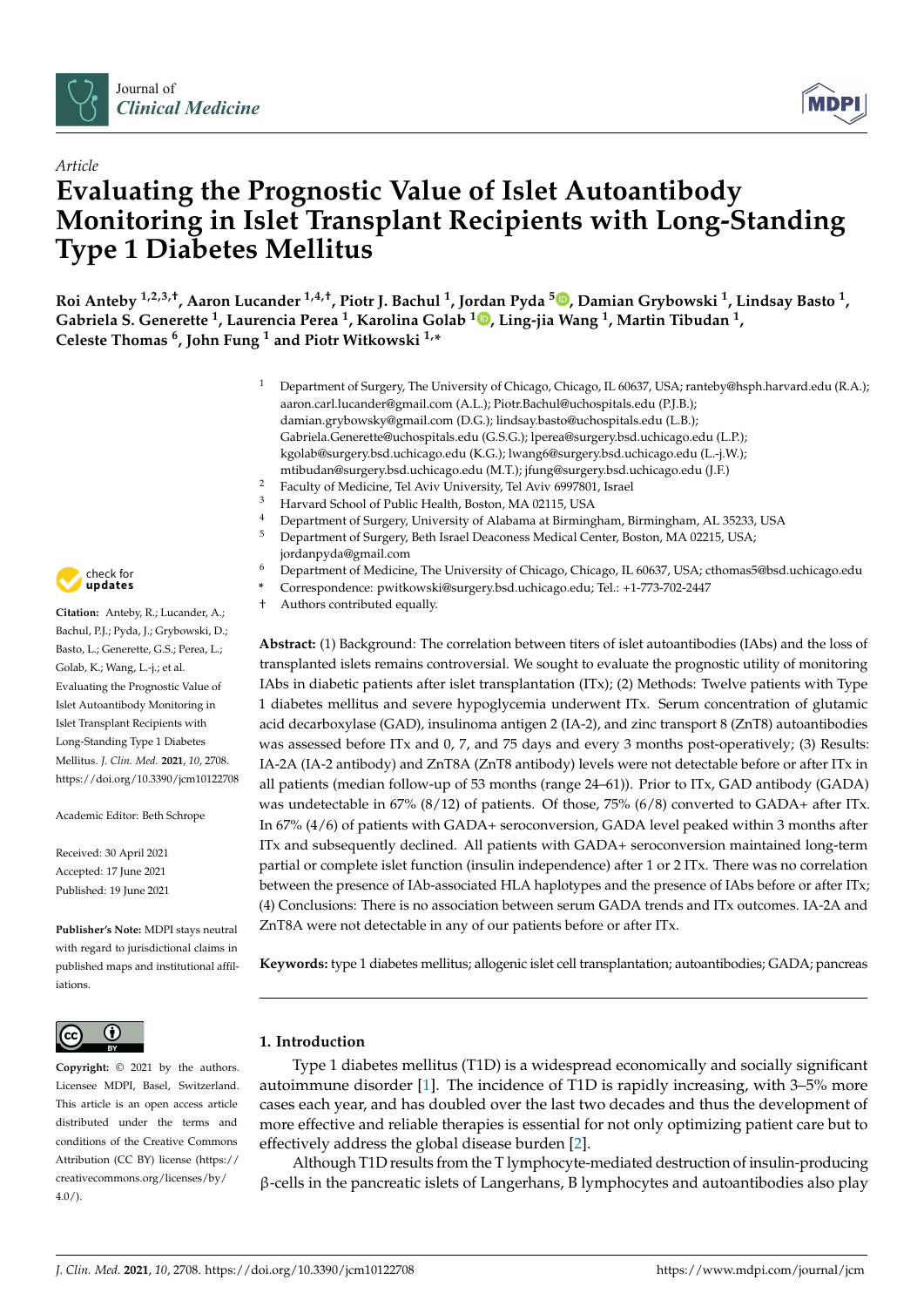a role in islet autoimmunity [\[3\]](#page-8-2). Clinical symptoms are preceded by the appearance of autoantibodies targeting islet-related antigens (IAbs). The presence of two or more of the four major islet autoantibodies (IAbs), targeting insulin (IAA), glutamic acid decarboxylase 65 (GADA), insulinoma antigen 2 (IA-2A), and zinc transport 8 (ZnT8A), is now sufficient to diagnosis presymptomatic stage of T1D and confers a 70% risk of developing clinical T1D within 10 years and a nearly 100% probability of disease manifestation within two decades [\[2](#page-8-1)[,4\]](#page-8-3). Seroconversion to autoantibody positivity may mark the onset of islet autoimmunity and occurs heterogeneously among age groups. While young children are likely to develop IAA first, adolescents and young adults frequently present with GADA, and individuals with certain genetic backgrounds are particularly susceptible [\[2\]](#page-8-1). GADA seropositivity has been associated with the HLA DR3-DQ2 haplotype, and IAA and IA-2A expression with the HLA DR4-DQ8 haplotype [\[5\]](#page-8-4).

Islet and pancreas transplantation are currently the only curative treatments for T1D, but their ability to restore long term insulin-independence is hindered by both allogenic rejection and recurrent islet autoimmunity, alone or in combination. Autoimmune T1D Recurrence (T1DR) is an underdiagnosed cause of pancreas or islet graft loss [\[6\]](#page-8-5). In pancreas transplantation, two cardinal features can assist in diagnosing T1DR: (1) selective loss of insulin secretion, with unchanged exocrine function; (2) confirmatory biopsy demonstrating focal insulitis and/or β-cell loss [\[7\]](#page-8-6). However, in islet allotransplantation (ITx) the former is inapplicable, and the latter is practically not impossible to obtain [\[8\]](#page-8-7).

Due to the well-defined significance and prognostic role of IAbs in T1D, there is growing interest in their use as possible early detection markers for T1DR after pancreas or islet transplantation [\[9\]](#page-8-8). Previous studies identified an association between autoantibodies and long-term islet function, with the upregulation or reappearance of IAbs linked to lower graft survival [\[10–](#page-8-9)[12\]](#page-8-10) or decline in glycemic control [\[6\]](#page-8-5). This correlation has been reported in both pancreatic graft transplantation and ITx [\[8](#page-8-7)[,13,](#page-8-11)[14\]](#page-8-12). However, other studies did not find an association between post-transplant autoantibody dynamics and clinical outcomes, thus challenging the usefulness of IAbs as effective biomarkers for T1DR [\[15–](#page-8-13)[17\]](#page-9-0).

In this study, we sought to interpret the prognostic value of IAbs for predicting graft failure in our cohort of islet transplant recipients with T1D. Given the integral role of neutrophils and T cells in disease pathogenesis, we also evaluated the effect of inhibiting leukocyte and lymphocyte trafficking via the CXCR1 and CXCR2 inhibitor Reparixin on islet graft failure and insulin-independence. The instant blood-mediated inflammatory reaction (IBMIR) is a major cause of tissue loss following islet administration, and early prevention of neutrophil and lymphocyte trafficking to the site of transplantation could support the survival and engraftment of a greater percentage of islets [\[18\]](#page-9-1). Given the importance of identifying markers of graft failure and the potential value of Reparixin in islet transplantation, we additionally sought to determine whether Reparixin treatment could affect the expression of IAbs.

#### **2. Materials and Methods**

#### *2.1. Islet Transplant Patients and Baseline Characteristics*

Twelve patients with long-standing brittle T1D experiencing severe hypoglycemic episodes received ITx between 2013 and 2015 at the University of Chicago Medical Center. Patients were randomly stratified into two treatment groups in a double-blind controlled trial as previously described [\[19\]](#page-9-2). Eight patients received the CXCR1/2 inhibitor Reparixin, while the other 4 patients were given placebo in addition to standard immunosuppression. Reparixin (2.772 mg/kg patient body weight) (Dompe, Italy) or a placebo (0.9% NaCl) was continuously infused intravenously via central line, starting at least 6 (up to 18) hours prior to ITx and continuously over 7 days (168 h). Immunosuppression for all cases involved anti-thymocyte globulin (ATG) for induction and tacrolimus with mycophenolate mofetil for maintenance. ATG (6 mg/kg) was delivered in divided doses intravenously immediately prior to transplantation and for up to 7 days following the procedure. Islets were isolated from brain-dead donors and transplanted after confirming negative virtual and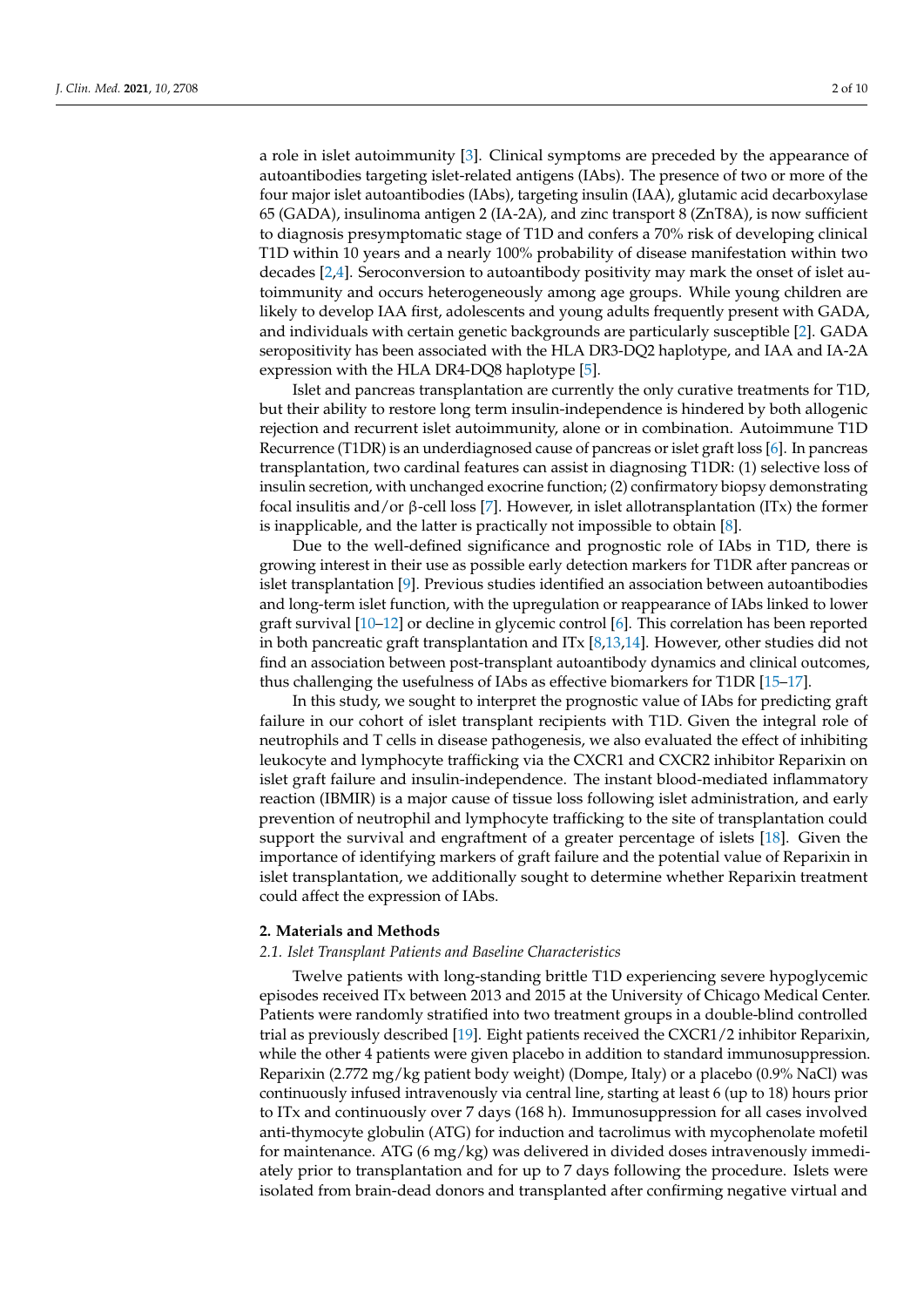CDC standard cross match and blood group compatibility [\[19\]](#page-9-2). Islet were infused intraportally via a percutaneous catheter placed by interventional radiology (see Supplementary Materials for a detailed description of the transplantation procedures).

#### *2.2. Islet Graft Function Outcome Measures and Definitions*

Detection of fasting C-peptide above 0.1 ng/mL was used to confirm the presence of the islet cell graft function: partial islet graft function, when patient still required some exogenous insulin supplementation, and full islet graft function, when patient was insulin independent. A fasting C-peptide level of 0.1 ng/mL was considered as a threshold to define islet cell graft function. Insulin independence was defined as optimal glucose control without the need for insulin supplementation leading to hemoglobin A1c (HbA1c)  $< 6.5$ , postprandial blood glucose < 180 mg/dl, and fasting blood glucose < 140 mg/dl. Stable islet graft function was determined if the patient remained insulin independent or daily insulin requirements remained unchanged. Declining islet graft function or islet graft dysfunction were determined based on re-initiation of the insulin supplementation in insulin independent patients or based on increasing insulin requirements in patients with partial islet graft function. Islet graft loss or lack of the islet graft function were determined when serum C-peptide was undetectable. C-peptide was measured by chemiluminescent immunoassay on an Immulite 2000 (Siemens Healthcare Diagnostics Products). The assay measures serum with as little as 0.033 pmol/mL and interassay CV of 3%, intra of 2%.

#### *2.3. IAbs and HLA Antigen Measurements*

Expression levels of IAbs GADA, IA-2A, and ZnT8A were assessed prior to ITx, 0, 7, and 75 days and every 3 months post-operatively. We collected a total of 256 serum samples, with a median of 20 (range 6–34) samples per patient. The correlation between IAbs level and islet graft function was assessed retrospectively. HLA antigens were established in the American Society of Histocompatibility and Immunogenetics at the University of Chicago. HLA low resolution was performed by reverse sequence specific oligonucleotide probe hybridization (rSSOP)-based microarray assay, while HLA high resolution typing was performed by sequence-based typing (SBT).

#### *2.4. Statistical Analyses*

Descriptive statistics included: median, range, and percentages. Normality was assessed using the Shapiro–Wilk test. Student's *t*-test was used to compare continuous parametric variables, Mann–Whitney U test was used to compare non-parametric continuous variables, and Fisher's exact test was used to compare categorical variables. A conventional  $p$ -value  $\leq 0.05$  was considered to be statistically significant. All analyses were performed using Statistica software (v 12.0, StatSoft, CA, USA).

## **3. Results**

Median age was 43 years (28–56) and median duration of T1DM at time of treatment was 31.5 years (15–47). Patient characteristics in the Reparixin and placebo group were similar (Table [1\)](#page-3-0). The median follow-up time was 56 months (24–66). Four patients received one ITx and eight patients received two ITx. The median follow-up time was 56 months (24–66). At last follow-up, 33% of the patients  $(n = 4)$  had functioning islet grafts (i.e., responders), and the rest (67%, *n* = 8) were considered non responders at last follow-up visit. Of these, four (50%) had de novo DSA/AMR and 50% had unexplained islet function loss.

IA-2A and ZnT8A not detected pre- or post-IT. Autoantibodies targeting IA-2 and ZnT8 were not detected in the peripheral blood of all 12 islet transplant patients at all assessed time points pre- and post-transplantation.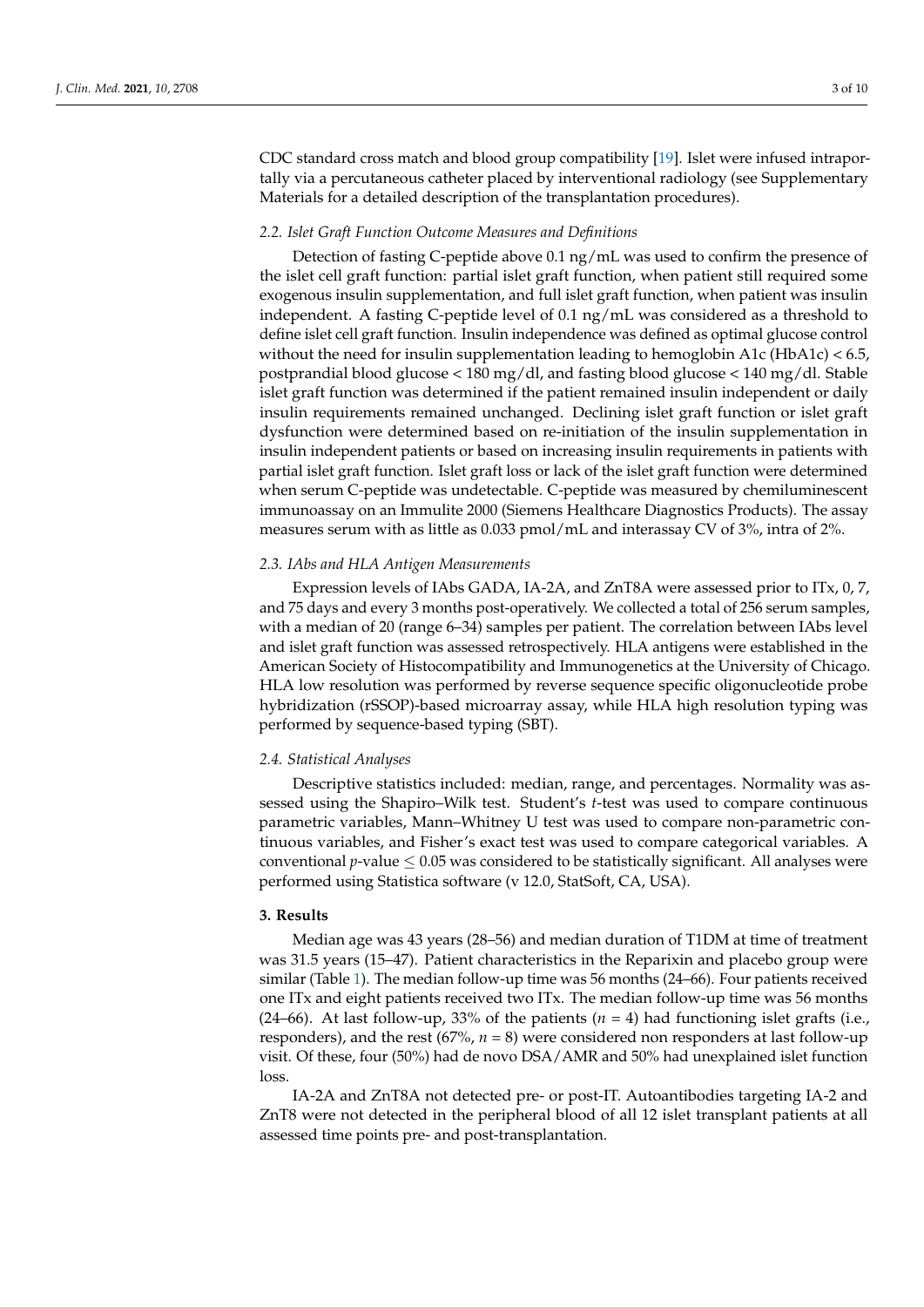|                           | Reparixin<br>Median (Range) | Placebo<br>Median (Range) | <i>p</i> Value |
|---------------------------|-----------------------------|---------------------------|----------------|
| Age at 1st ITx (years)    | $46(28-56)$                 | $40(30-48)$               | $p = 0.5131$   |
| Sex M/F                   | 4M/4F                       | 1M/3F                     |                |
| Weight at 1st ITx (kg)    | 77 (42.6–93.8)              | 74 (58.0–82.4)            | $p = 0.5131$   |
| BMI at 1st ITx $(kg/m2)$  | $26(18.9-29.9)$             | $25(21.8-29.9)$           | $p = 0.9960$   |
| Pre-ITx A1c $(%)$         | 7.4(6.8–8.1)                | $7.0(6.5-8.6)$            | $p = 0.1899$   |
| $Pre-ITx$ Insulin (mg/dL) | $34(29-67)$                 | $36(29-48)$               | $p = 0.8364$   |
| Duration of T1D (years)   | $32(16-44)$                 | $31(15-47)$               | $p = 0.9960$   |

<span id="page-3-0"></span>**Table 1.** Characteristics of islet transplant recipients. Demographic characteristics and disease course of diabetic patients receiving islet allografts with Reparixin or placebo.

ITx, islet transplantation; M, male; F, female; BMI, body mass index; T1D, type-1 diabetes.

#### *3.1. Transient GADA Increase Following ITx*

Most patients (8/12, 66%) were GADA negative prior to islet transplantation and most of them (6/8, 66%) converted to seropositivity or increased antibody titers following the procedure (Figure [1A](#page-4-0),B). Among the patients that converted to GADA seropositive by day 7 after ITx, most converted back to seronegative by 1 year after transplantation and maintained long-term (>4 years) stable partial or complete islet function (Figure [1C](#page-4-0)). One patient who developed antibody-mediated rejection by day 7 became GADA seropositive at the same time, with an extremely high titer, and remained persistently seropositive with low autoantibody titers. After his second transplant, he remained insulin-free for 9 months, but his GADA titers remained stably low and persisted without elevation even when he gradually lost his islet graft following an acute cytomegalovirus infection. All patients expressing GADA prior to ITx remained seropositive for the duration of our study and did not become seronegative (Figure [1D](#page-4-0)).

#### *3.2. Reparixin Does Not Significantly Alter GADA Expression Dynamics Post-ITx*

Prior to ITx, GADA levels did not vary between patients receiving Reparixin or placebo, and most patients were GADA negative (65% and 50%, respectively) (Figure [1A](#page-4-0)). Additionally, no difference was observed for trends of GADA levels after ITx between these groups. Most patients in both groups converted from GADA seronegative to seropositive or increased antibody titers (5/8 (62.5%) and 4/4 (100%), respectively) (Figure [1B](#page-4-0)). In both groups, most patients that converted to GADA seropositive by day 7 after IT $x$  (2/3 (66%) and 2/2 (100%), respectively) also converted back to seronegative post-transplant by 1 year and maintained long-term (>4 years) stable partial or full islet function (Figure [1C](#page-4-0)). All patients from both groups expressing GADA prior to IT remained seropositive for the duration of our study and did not convert to seronegative (Figure [1D](#page-4-0)).

#### *3.3. GADA Expression Post-ITx Does Not Predict Insulin Independence or Graft Failure*

No difference was observed for trends of GADA titers between 4 patients with stable long-term insulin independence after ITx (responders) and the remaining 8 who experienced a decline in islet graft function (non-responders). Among responders, one patient was GADA seronegative prior to ITx. Immediately post-IT he had a spike in GADA to 22 nmol/L (normal 0–0.02 nmol/L), and thereafter gradually returned to permanent seronegativity (Figure [1A](#page-4-0)). A second patient expressed high GADA levels prior to ITx (4 nmol/L) and maintained a high titer post-ITx. The third responder expressed low levels of GADA prior to ITx and experienced a six-fold titer increase post-ITx which gradually stabilized at 2–3 times the normal level. The fourth responder was GADA seronegative prior to ITx and has remained seronegative for over 4 years. Trends of GADA titers among non-responders were as variable as those among responders (Figure [2B](#page-5-0)). The develop-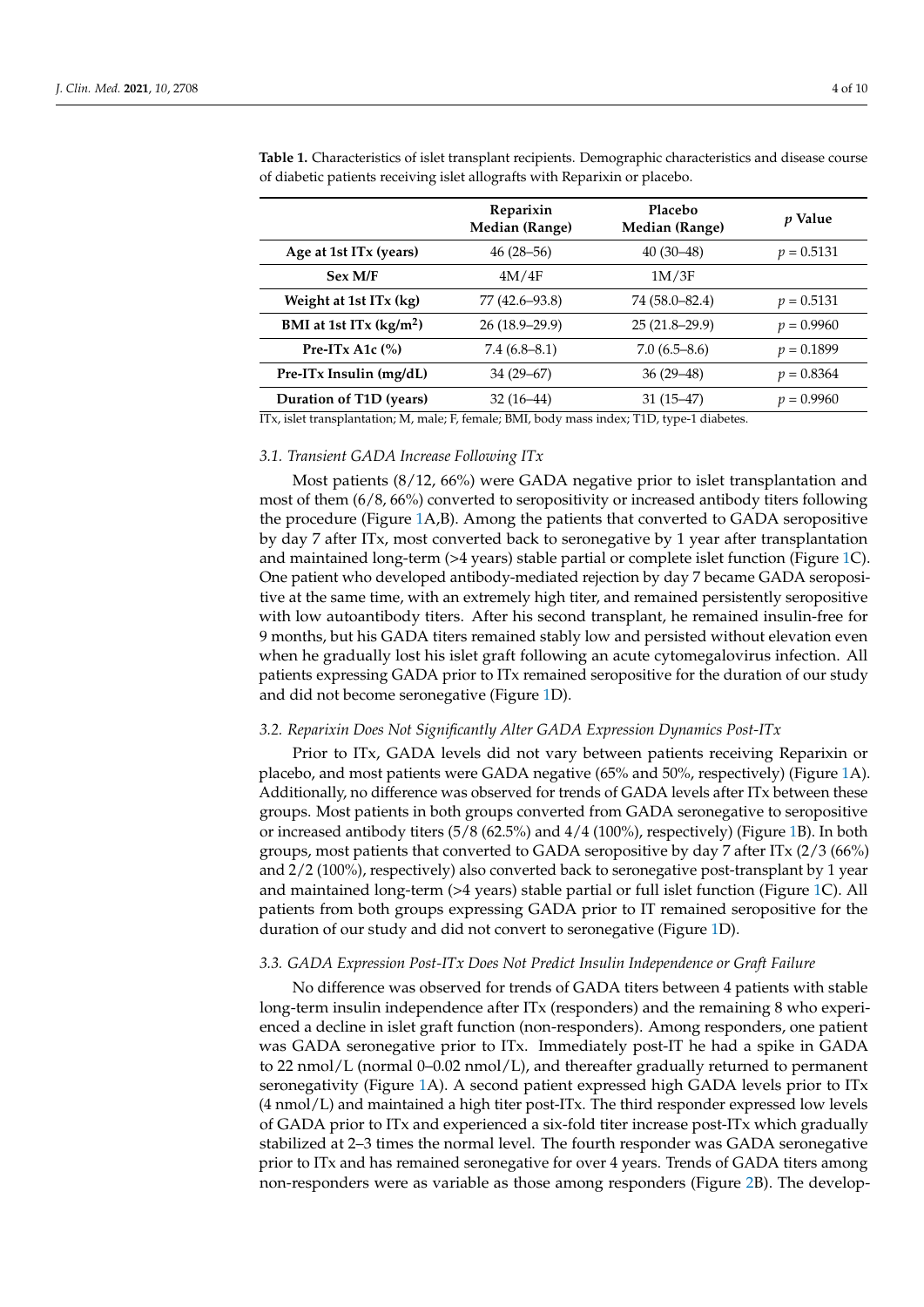<span id="page-4-0"></span>

ment of antibody-mediated rejection or donor-specific antibody did not correlate with the expression of GADA following ITx (Figure [2C](#page-5-0)) in our cohort.

**Figure 1.** GADA seropositivity of islet transplant (IT) recipients pre- and post-IT in Reparixin vs. placebo group. (**A**) GADA seropositivity of islet recipients prior to IT. Most of the patients were GADA negative prior to IT in both groups. (**B**) Trend of GADA expression after IT in relation to pre-IT. Most patients developed or increased their titers of GADA in both groups. Persistence of GADA after IT: All patients who were GADA negative pre-IT, developed GADA after IT, but cleared them within 6 months. (**C**). All patients who were GADA positive pre-IT remained seropositive after IT (**D**). ITx, islet transplantation.

## *3.4. No Correlation between IAb-Associated HLA Haplotypes and Trends of IAbs after Islet Transplantation*

GADA associated HLA DR3-DQ2 haplotype was not present in any of our 12 patients. All but one patient in each group presented with GADA prior to ITx or developed the autoantibody afterwards. In contrast, HLA DR4-DQ8 haplotype associated with IA-2A was present in most of the patients  $(6/8)$  (75%) and  $1/4$  (25%) patients in the Reparixin and placebo groups, respectively).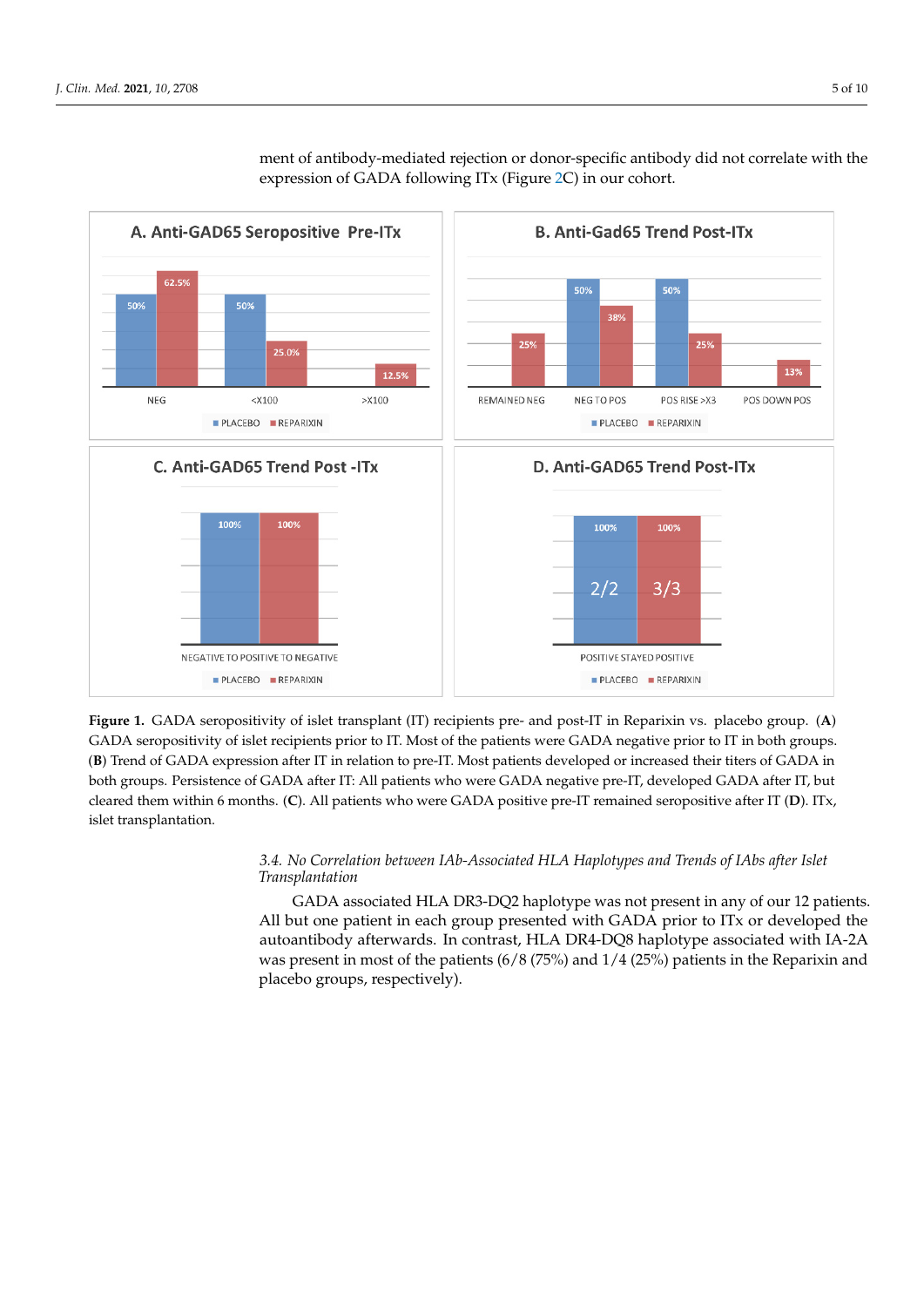<span id="page-5-0"></span>

sion of GADA following ITx (Figure 2C) in our cohort.

**Figure 2.** Trends of GADA in the islet transplant (ITx) responder and non-responder groups. There was no clear pattern of GADA level trends in relation to stability (responders) or declining or lack of islet graft function (non-responders) of islet function. Variability in GADA levels was similar in each group regardless of islet function and mechanism of islet injury. (**A**): GADA titers in responders. Four (4) patients who presented stable long-term (>2 years) insulin independence after only one IT  $(n = 4)$ . Each patient displayed a completely different trend of GADA. One patient who was seronegative remained so long-term. Despite stable islet function allowing for insulin independence over 5 years, another patient spiked GADA to 22 nmol/L at day 14 after IT and remained seropositive for 1 year. The remaining two patients were seropositive prior to IT and remained so afterwards, one with low and the other with much higher levels (4.24–2.68 nmol/L). (**B**): GADA titers in non-responders, who developed de novo DSA and loss of islet function (*n* = 4). All patients in this group developed GADA with rising levels in parallel to DSA; however, GADA trends in this group were very similar to trends in responders without any DSA and islet dysfunction. (**C**): GADA titers in non-responders, who gradually loss their islet function without obvious reason ( $n = 4$ ). One patient remained GADA seronegative while losing partial islet graft function after each of three subsequent transplants. The remaining 3 patients presented either with persistent elevation or without an elevation of GADA following IT. GADA trends between patients in this group varied, and variability was similar to that observed in other groups. Autoantibody levels measured in nmol/L.

## **4. Discussion**

Although T1D is commonly managed via exogenous insulin administration, some patients are unable to maintain appropriate glycemic control and require islet engraftment to avoid long-term diabetes-related complications. Our series of 12 patients suffered from frequent severe hypoglycemic episodes and consequently received islet allografts to promote insulin independence. Following only one islet transplantation, four patients achieved stable long-term insulin independence without a decline in islet graft function. Eight patients experienced partial graft function or graft failure and required additional islet transplantations.

The prognostic role of autoantibodies in the setting of islet and pancreas transplantation is controversial. In our series, most patients were GADA seronegative prior to transplantation and became seropositive or had increased antibody titers within seven days of the procedure, but returned to seronegativity within one year, maintaining stable graft function. In contrast, islet transplant recipients expressing GADA prior to transplantation remained seropositive after transplantation for the duration of this study. Autoantibodies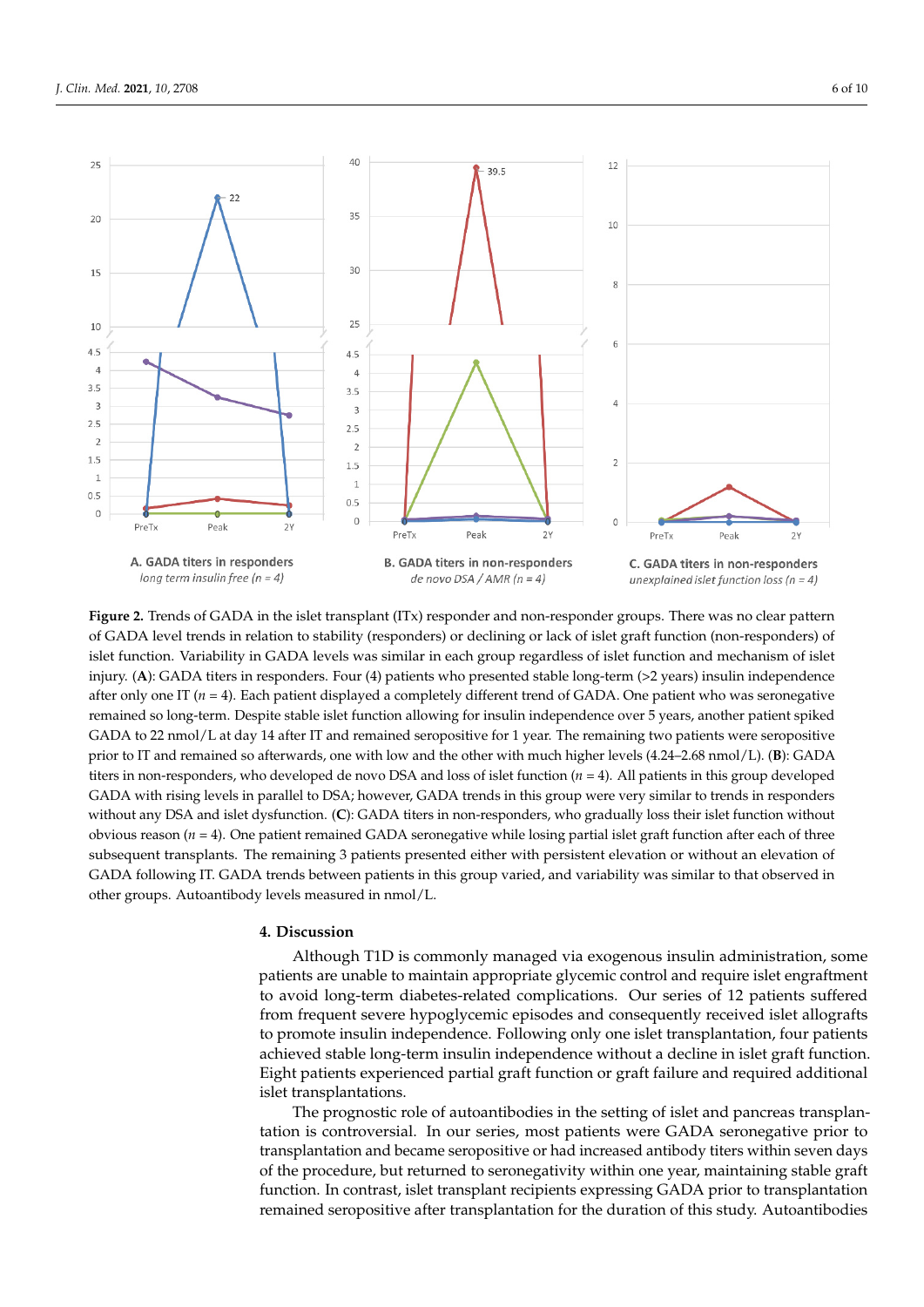targeting IA-2 and ZnT8 were not detectable in the peripheral blood of islet transplant recipients prior to or following transplantation. In our current analysis, insulin-independence did not appear to be associated with GADA titers following transplantation. Reparixin therapy did not improve the metabolic outcomes of islet grafts in a multicenter trial; however, this treatment modality may still have some beneficial effect, as observed in our cohort [\[19,](#page-9-2)[20\]](#page-9-3). Nevertheless, Reparixin did not appear to affect trends of GADA titers preand post-IT in our patients.

Consistent with prior findings, antibodies targeting GAD were found to be more prevalent than those targeting IA-2 or ZnT8 [\[14\]](#page-8-12). While GAD is highly expressed at the protein level by islet cells, IA-2 protein expression is more restricted and ZnT8 exists mainly as mRNA. This corresponds to the increased frequency of GADA seropositivity among T1D patients, as GAD protein epitopes are more available for T and B cell targeting than those of the other antigens [\[3\]](#page-8-2). Notably, this may correspond to the induction of GADA following transplantation observed in our study. Trauma associated with islet reperfusion injury during the islet engraftment may re-expose GAD-specific memory B cells or long-lived plasma cells to associated antigens, initiating autoantibody production, while IA-2 and ZnT8 levels are insufficient to stimulate naive or memory cell responses. Additionally, trauma may induce the secretion of danger signals such as HMGB1 and pro-inflammatory cytokines that promote the re-activation of pathogenic lymphocytes [\[21\]](#page-9-4).

It is still not clear whether IAbs are direct mediators of islet destruction or simply passive observers induced secondary to antigen exposure to the immune system during islet cell damage [\[14\]](#page-8-12). IAbs theoretically have the potential to be utilized for the diagnosis and monitoring of recurrent autoimmunity, which prompted our current investigation.

While GADA re-appeared or increased following transplantation in most patients from our cohort, we did not observe a correlation between GADA levels and islet allograft failure. Previous studies on autoantibodies and their role as markers for islet cell graft outcome have demonstrated mixed results. Piemonti et al. analyzed a cohort of 59 T1D islet transplant recipients, demonstrating an association between posttransplant autoantibody increases and significantly lower graft survival (hazard ratio of 5.21) [\[8\]](#page-8-7). In their study, an increase in any of the measured autoantibodies (GADA, ZnT8A, or IA-2A) was also predictive of a shorter duration of insulin independence [\[8\]](#page-8-7). Notably, pre-transplant autoantibody status did not influence the functional outcome of islet transplantation. A similar trend was shown by Bosi et al., who reviewed a series of 36 T1D recipients of islet allografts and found that GADA reappeared first but IA-2A and ZnT8A were the strongest predictors of graft failure [\[13\]](#page-8-11). Therefore, IA-2A and ZnT8A may be more specific surrogate markers for recurrent autoimmunity than GADA [\[5\]](#page-8-4). Since GADA did not correlate with islet graft function and we did not observe any detectable IA-2A and ZnT8A in our patients at any timepoint, it is possible that none of the patients in our cohort experienced recurrent autoimmunity.

Overall, the correlation between IAbs and outcomes of pancreas and islet transplantation remains controversial. In two European retrospective reviews of a total of 51 T1D patients that received ITx, investigators did not find a correlation between autoantigen reactivity after ITx and graft function in the first 6 [\[16\]](#page-8-14) and 12 months following implantation [\[17\]](#page-9-0). Similarly, no trends were noticed in a smaller series published by Roep et al. [\[15\]](#page-8-13). Additionally, a large study of 135 T1D pancreas graft recipients, with a long-term follow-up (median = 6 years), failed to show a connection between autoantibodies dynamics and graft survival. However, it did show worse outcomes, in the form of higher hemoglobin A1C and lower C-peptide levels, in patients with new-onset or rising levels of autoantibodies after transplantation [\[6\]](#page-8-5). In contrast, a more recent study was able to detect reduced pancreas graft survival in patients with de-novo GADA compared to those without [\[14\]](#page-8-12).

Observed differences in islet allograft outcomes may be attributed to systematic variation between studies, including differences in patient cohort characteristics, follow-up time, islet allograft composition, immunosuppression regimens, and surgical procedures.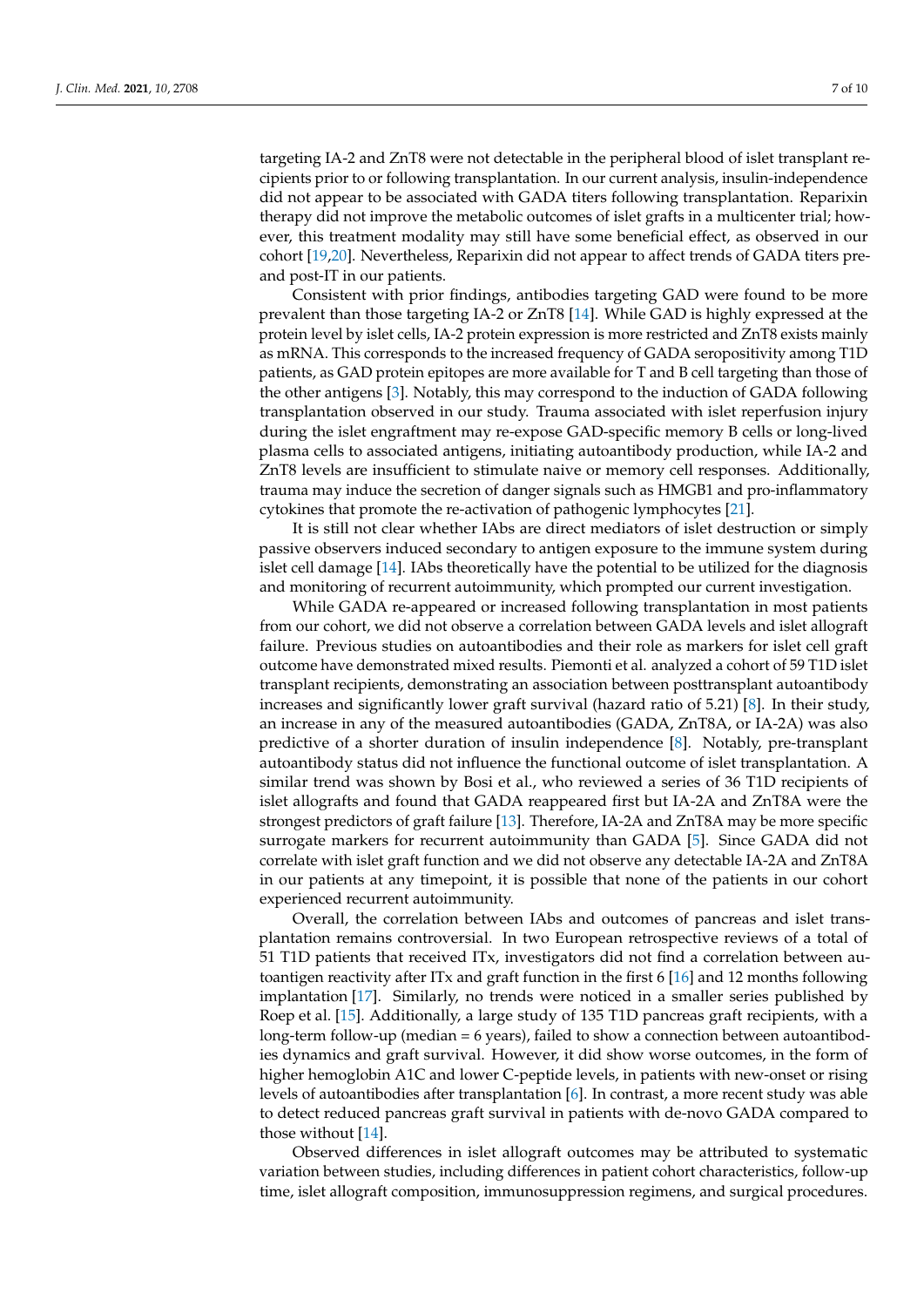Although a multicenter study did not show a positive effect of Reparixin on islet engraftment, under special conditions such an effect might be observed. Reparixin inhibits the alpha and beta subunits of the interleukin-8 (IL-8) receptor, antagonizing IL-8-associated programming or chemotaxis by pathogenic neutrophils and T cells. Since these processes are more important for direct neutrophil and cytotoxic T lymphocyte-mediated destruction of islets than TH2-mediated B cell help in germinal centers, this inhibitor may support islet survival without affecting autoantibody responses. The value of Reparixin in the prevention of the instant blood-mediated inflammatory response (IBMIR) must be considered and remains to be demonstrated. In our study, the statistical significance of our results is limited by a low sample size. Reparixin treatment might have affected long-term islet function in our cohort, but not GADA seropositivity comparing to placebo (Cell Tx).

The small number of patients and the use of a single immunosuppression protocol are clear limitations of our study. It is possible that patients with certain genetic characteristics, or treated via alternative immunosuppression regimens, would show a correlation between IAbs and islet graft function. Furthermore, although our follow-up was considerably long (median of 4 years), we acknowledge that longer follow-up periods might reveal a possible association.

Since T cell-mediated islet destruction is a proven element of recurrent autoimmunity, future studies should involve the analysis of islet autoantigen-specific T cell clones in the peripheral blood in conjunction with the assessment of autoantibody levels and clinical markers of disease progression. Notably, patients without islet-antigen-autoreactive cytotoxic CD4+ T cells prior to transplantation are much less likely to achieve long-term insulin-independence [\[9\]](#page-8-8). Since autoreactive T cell clones have been demonstrated to expand during homeostatic proliferation following induction, the concomitant assessment of T cell and autoantibody levels may further elaborate the mechanistic involvement of GADA, IA-2A, and ZnT8A in disease pathogenesis. Given the ability of certain immunosuppressive regimens to affect the development of auto- and allo-reactivity, exploring the dynamics of T and B cell responses to islet transplantation in the context of different pharmacologic regimens (Reparixin versus placebo versus anti-TNF agents; anti-thymocyte globulin versus basiliximab; rapamycin versus tacrolimus) could contribute to characterizing the effects of specific drugs on the immune system and their safety and efficacy for the prevention of islet graft failure [\[22,](#page-9-5)[23\]](#page-9-6). We anticipate that the identification of reliable markers of islet graft failure will depend upon the broad and combined characterization of T and B cell phenotypes, and that these data could lead to improved therapeutic approaches.

#### **5. Conclusions**

In our single center 12-patient cohort, GADA levels were not associated with pancreatic islet transplant outcomes during a median 4 year follow-up. Levels of islet autoantibodies targeting IA-2 and ZnT8 were non-detectable in all patients prior to and after transplantation and also did not correlate with transplant outcome. Further multiinstitutional research with larger patient cohorts, different immunosuppressive regimens, and longer follow-up are needed to test the generalizability of our findings.

**Supplementary Materials:** The following are available online at [https://www.mdpi.com/article/10](https://www.mdpi.com/article/10.3390/jcm10122708/s1) [.3390/jcm10122708/s1.](https://www.mdpi.com/article/10.3390/jcm10122708/s1) Supplementary document: Description of transplantation procedures.

**Author Contributions:** Conceptualization, R.A., A.L., P.J.B., J.P., and P.W.; methodology, R.A., A.L., P.J.B., J.P., and P.W.; software, P.J.B., J.P., and P.W.; validation, R.A., A.L., P.J.B., J.P., and P.W.; formal analysis, R.A., A.L., P.J.B., J.P., and P.W.; investigation, R.A., A.L., P.J.B., J.P., and P.W.; resources, R.A., A.L., P.J.B., J.P., and P.W.; data curation, R.A., A.L., P.J.B., J.P., and P.W.; writing—original draft preparation, R.A., A.L., P.J.B., J.P., D.G., L.B., G.S.G., L.P., K.G., L.-j.W., M.T. and P.W.; writing—review and editing, C.T., J.F., and P.W.; visualization, R.A., A.L., P.J.B., J.P., D.G., L.B., G.S.G., L.P., K.G., L.-j.W., M.T. and P.W.; supervision, C.T., J.F., and P.W.; project administration, D.G., L.B., G.S.G., L.P., K.G., L.-j.W., M.T., and P.W.; funding acquisition, P.J.B., J.P., and P.W. All authors have read and agreed to the published version of the manuscript.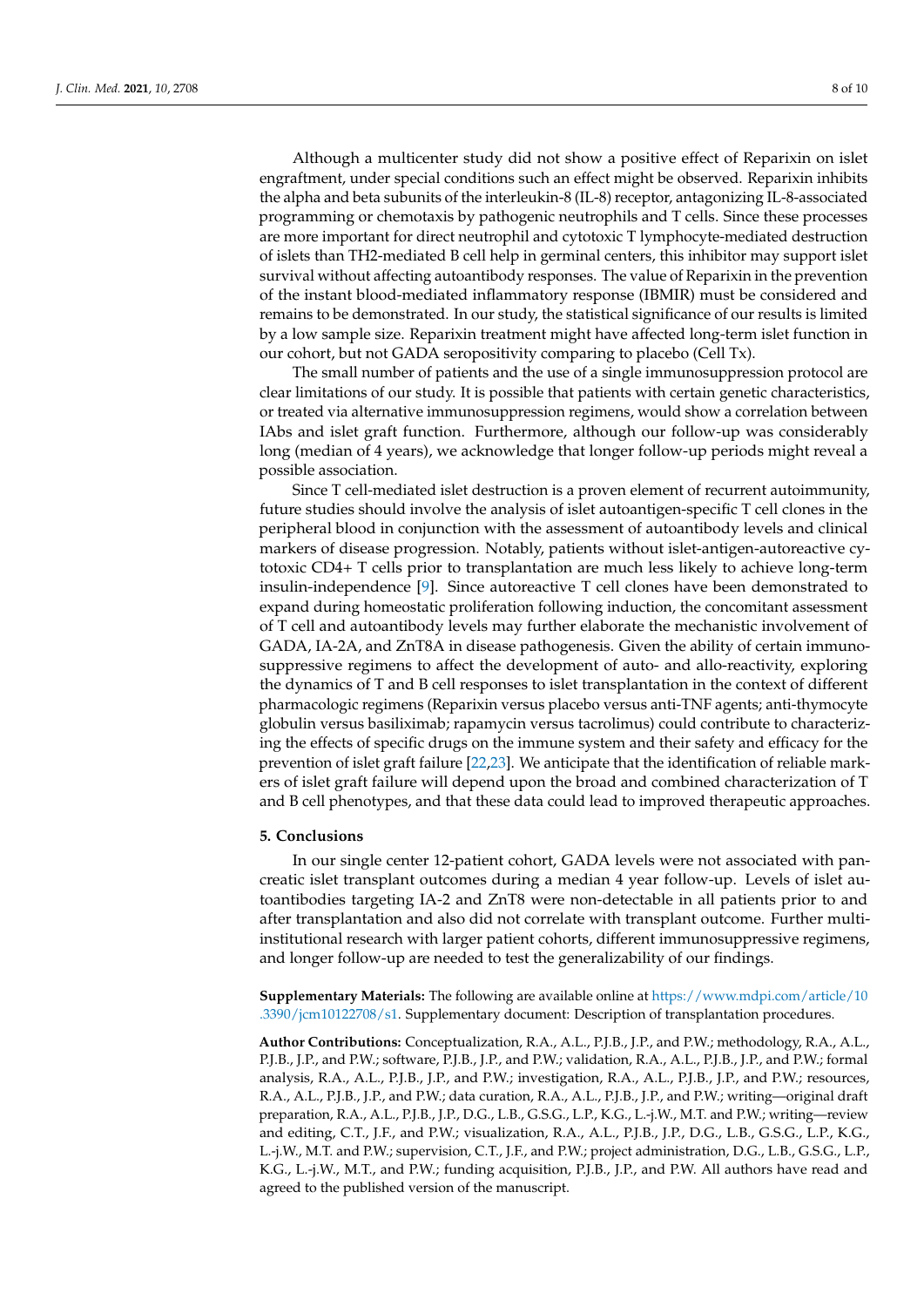**Funding:** This research was sponsored by Dompe Pharmaceutical and University of Chicago Diabetes Research and Training Center US Public Health Service Grant P30DK020595.

**Institutional Review Board Statement:** The study was conducted according to the guidelines of the Declaration of Helsinki and approved by the Institutional Review Board of The University of Chicago Medical Center (protocol codes 11-0684 and 12-2046).

**Informed Consent Statement:** Informed consent was obtained from all subjects involved in the study.

**Acknowledgments:** The authors would like to acknowledge the generosity and support of Martin Jendrisak and the entire team of the Gift of Hope Organ & Tissue Donor Network in Chicago for providing the human pancreas tissues used in the present study. We would like to also thank Doctors Luisa Daffonchio, Marcello Allegretti, and Pier Aldechii Ruffini from the Research and Development Department, Dompé farmaceutici S.p.A., Milan, Italy for their support in the execution of this study.

**Conflicts of Interest:** P.W. was a consultant for Dompe Pharmaceutical for a liver transplantation study. The rest of the authors declare no conflict of interest. The funders had no role in the design of the study; in the collection, analyses, or interpretation of data; in the writing of the manuscript; or in the decision to publish the results.

## **References**

- <span id="page-8-0"></span>1. Milton, B.; Holland, P.; Whitehead, M. The social and economic consequences of childhood-onset Type 1 diabetes mellitus across the life course: A systematic review. *Diabet. Med.* **2006**, *23*, 821–829. [\[CrossRef\]](http://doi.org/10.1111/j.1464-5491.2006.01796.x)
- <span id="page-8-1"></span>2. Yu, L.; Zhao, Z.; Steck, A.K. T1D Autoantibodies: Room for improvement? *Curr. Opin. Endocrinol. Diabetes Obes.* **2017**, *24*, 285–291. [\[CrossRef\]](http://doi.org/10.1097/MED.0000000000000348)
- <span id="page-8-2"></span>3. Wong, F.S.; Wen, L. B cells in autoimmune diabetes. *Rev. Diabet. Stud.* **2005**, *2*, 121. [\[CrossRef\]](http://doi.org/10.1900/RDS.2005.2.121)
- <span id="page-8-3"></span>4. Insel, R.A.; Dunne, J.L.; Atkinson, M.A.; Chiang, J.L.; Dabelea, D.; Gottlieb, P.A.; Greenbaum, C.J.; Herold, K.C.; Krischer, J.P.; Lernmark, Å.; et al. Staging presymptomatic type 1 diabetes: A scientific statement of JDRF, the Endocrine Society, and the American Diabetes Association. *Diabetes Care* **2015**, *38*, 1964–1974. [\[CrossRef\]](http://doi.org/10.2337/dc15-1419)
- <span id="page-8-4"></span>5. Lampasona, V.; Liberati, D. Islet Autoantibodies. *Curr. Diabetes Rep.* **2016**, *16*, 53. [\[CrossRef\]](http://doi.org/10.1007/s11892-016-0738-2)
- <span id="page-8-5"></span>6. Martins, L.S. Autoimmune Diabetes Recurrence Should be Routinely Monitored After Pancreas Transplantation. *World J. Transpl.* **2014**, *4*, 183–187. [\[CrossRef\]](http://doi.org/10.5500/wjt.v4.i3.183) [\[PubMed\]](http://www.ncbi.nlm.nih.gov/pubmed/25346891)
- <span id="page-8-6"></span>7. Pugliese, A.; Reijonen, H.K.; Nepom, J.; Burke, G.W. Recurrence of Autoimmunity in Pancreas Transplant Patients: Research Update. *Diabetes Manag.* **2011**, *1*, 229–238. [\[CrossRef\]](http://doi.org/10.2217/dmt.10.21) [\[PubMed\]](http://www.ncbi.nlm.nih.gov/pubmed/21927622)
- <span id="page-8-7"></span>8. Piemonti, L.; Everly, M.J.; Maffi, P.; Scavini, M.; Poli, F.; Nano, R.; Cardillo, M.; Melzi, R.; Mercalli, A.; Sordi, V.; et al. Alloantibody and Autoantibody Monitoring Predicts Islet Transplantation Outcome in Human Type 1 Diabetes. *Diabetes* **2013**, *62*, 1656–1664. [\[CrossRef\]](http://doi.org/10.2337/db12-1258) [\[PubMed\]](http://www.ncbi.nlm.nih.gov/pubmed/23274902)
- <span id="page-8-8"></span>9. Abreu, J.R.F.; Roep, B.O. Immune Monitoring of Islet and Pancreas Transplant Recipients. *Curr. Diabetes Rep.* **2013**, *13*, 704–712. [\[CrossRef\]](http://doi.org/10.1007/s11892-013-0399-3)
- <span id="page-8-9"></span>10. Bosi, E.; Bottazzo, G.F.; Secchi, A.; Pozza, G.; Shattock, M.; Saunders, A.; Gelet, A.; Touraine, J.L.; Traeger, J.; Dubernard, J.-M. Islet Cell Autoimmunity in Type 1 Diabetic Patients After HLA-mismatched Pancreas Transplantation. *Diabetes* **1989**, *38*, 82–84. [\[CrossRef\]](http://doi.org/10.2337/diab.38.1.S82) [\[PubMed\]](http://www.ncbi.nlm.nih.gov/pubmed/2642861)
- 11. Vendrame, F.; Pileggi, A.; Laughlin, E.; Allende, G.; Martin-Pagola, A.; Molano, R.D.; Diamantopoulos, S.; Standifer, N.; Geubtner, K.; Falk, B.A.; et al. Recurrence of type 1 diabetes after simultaneous pancreas-kidney transplantation, despite immunosuppression, is associated with autoantibodies and pathogenic autoreactive CD4 T-cells. *Diabetes* **2010**, *59*, 947–957. [\[CrossRef\]](http://doi.org/10.2337/db09-0498) [\[PubMed\]](http://www.ncbi.nlm.nih.gov/pubmed/20086230)
- <span id="page-8-10"></span>12. Vendrame, F.; Hopfner, Y.-Y.; Diamantopoulos, S.; Virdi, S.K.; Allende, G.; Snowhite, I.V.; Reijonen, H.K.; Chen, L.; Ruiz, P.; Ciancio, G.; et al. Risk Factors for Type 1 Diabetes Recurrence in Immunosuppressed Recipients of Simultaneous Pancreas-Kidney Transplant. *Am. J. Transplant.* **2015**, *16*, 235–245. [\[CrossRef\]](http://doi.org/10.1111/ajt.13426)
- <span id="page-8-11"></span>13. Bosi, E.; Braghi, S.; Maffi, P.; Scirpoli, M.; Bertuzzi, F.; Pozza, G.; Secchi, A.; Bonifacio, E. Autoantibody response to islet transplantation in type 1 diabetes. *Diabetes* **2001**, *50*, 2464–2471. [\[CrossRef\]](http://doi.org/10.2337/diabetes.50.11.2464) [\[PubMed\]](http://www.ncbi.nlm.nih.gov/pubmed/11679423)
- <span id="page-8-12"></span>14. Pestana, N.; Malheiro, J.; Silva, F.; Silva, A.; Ribeiro, C.; Pedroso, S.; Almeida, M.; Dias, L.; Henriques, A.C.; Martins, L.S. Impact of Pancreatic Autoantibodies in Pancreas Graft Survival After Pancreas-Kidney Transplantation. *Transplant. Proc.* **2020**, *52*, 1370–1375. [\[CrossRef\]](http://doi.org/10.1016/j.transproceed.2020.02.035)
- <span id="page-8-13"></span>15. Roep, B.O.; Stobbe, I.; Duinkerken, G.; Van Rood, J.J.; Lernmark, A.; Keymeulen, B.; Pipeleers, D.; Claas, F.H.; De Vries, R.R. Autoand Alloimmune Reactivity to Human Islet Allografts Transplanted Into Type 1 Diabetic Patients. *Diabetes* **1999**, *48*, 484–490. [\[CrossRef\]](http://doi.org/10.2337/diabetes.48.3.484) [\[PubMed\]](http://www.ncbi.nlm.nih.gov/pubmed/10078547)
- <span id="page-8-14"></span>16. Hilbrands, R.; Huurman, V.A.L.; Gillard, P.; Velthuis, J.H.L.; De Waele, M.; Mathieu, C.; Kaufman, L.; Pipeleers-Marichal, M.; Ling, Z.; Movahedi, B.; et al. Differences in baseline lymphocyte counts and autoreactivity are associated with differences in outcome of islet cell transplantation in type 1 diabetic patients. *Diabetes* **2009**, *58*, 2267–2276. [\[CrossRef\]](http://doi.org/10.2337/db09-0160)